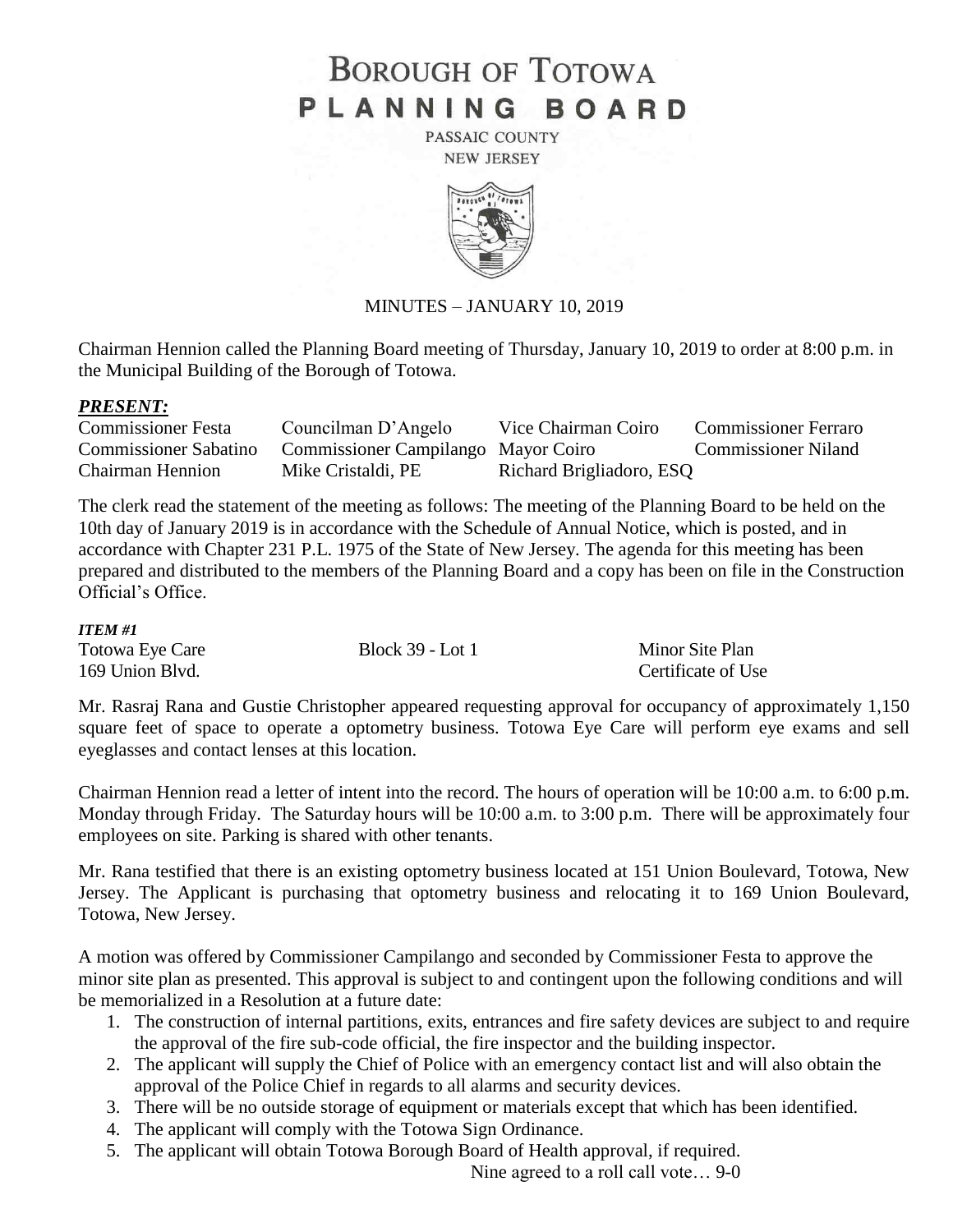#### PLANNING BOARD MEETING **FULL AND SECURE 2019** JANUARY 10, 2019 MINUTES CONTINUED PAGE 2

*ITEM #2*

Senior Company Block 103 - Lot 10.03 Minor Site Plan

434 Union Blvd Certificate of Use

Mr. Brian Silvia, Attorney for the applicant and Mr. Michael Sincaglia appeared requesting occupancy of approximately 450 sq. ft. of administrative office space for a home healthcare and private duty nursing company. The business entity is licensed by the New Jersey Office of the Attorney General, Division of Consumer Affairs.

Chairman Hennion read a letter of intent into the record. The administrative hours of operation are Monday through Friday from 9:00 a.m. to 4:00 p.m. The Applicant employs six administrative employees who will regularly be at the office. There are three full time employees and three per diem employees. There are twelve on-site parking spaces and the Applicant has been allocated the use of six parking spaces.

Mr. Sincaglia testified that they employ approximately 30 to 40 home health aides who occasionally come to the office. The primary purpose of the office is for company administration, employee meetings and marketing events. Mr. Sincaglia testified that the home health aides are either certified nursing assistants (CNA) or certified home health aides (CHA). Mr. Sincaglia testified that he proposes to change the text on two existing signs and to place a sign on the door.

A motion was offered by Commissioner Campilango and seconded by Commissioner Festa to approve the minor site plan as presented. This approval is subject to and contingent upon the following conditions and will be memorialized in a Resolution at a future date:

- 1. The construction of internal partitions, exits, entrances and fire safety devices are subject to and require the approval of the fire sub-code official, the fire inspector and the building inspector.
- 2. The applicant will supply the Chief of Police with an emergency contact list and will also obtain the approval of the Police Chief in regards to all alarms and security devices.
- 3. There will be no outside storage of equipment or materials except that which has been identified.
- 4. The applicant will comply with the Totowa Sign Ordinance.
- 5. The applicant will obtain Totowa Borough Board of Health approval, if required.

Nine agreed to a roll call vote… 9-0

#### *ITEM #3*

The Secret Insurance Agency, LLC Block 171 - Lot 17 Amended Site Plan 409 Minnisink Road Sign Variance

Mr. Patrick Spina, Attorney for the applicant, John Janus of Butler Signs and Stanley W. Hladik, applicant, appeared requesting a "c" variance to install a 144 sq. ft. sign on the façade of the building.

Mr. Hladik testified that the building at 409 Minnisink Road consists of approximately 24,000 square feet of office space, and that his business occupies 5,000 square feet of office space. Mr. Hladik testified that there is no exterior signage on the building except for the building number 409 which provides the street address for the building. He also stated that there is a parking area in front of the building.

Mr. Hladik provided testimony in regard to the nature of his business. He stated that his business is a property and casualty company. Mr. Hladik testified that he has approximately 15 employees and that he services approximately 40 insurance carriers. Mr. Hladik represented that he has the most foot traffic of all the other tenants at the building. He further represented that all of the other tenants signed off on the proposed signage. Mr. Hladik testified that the owner of the building has consented to the filing of this application for the exterior signage. Mr. Hladik testified that there is no pylon or free-standing sign on the premises. The building is also set back approximately 40 feet from the road.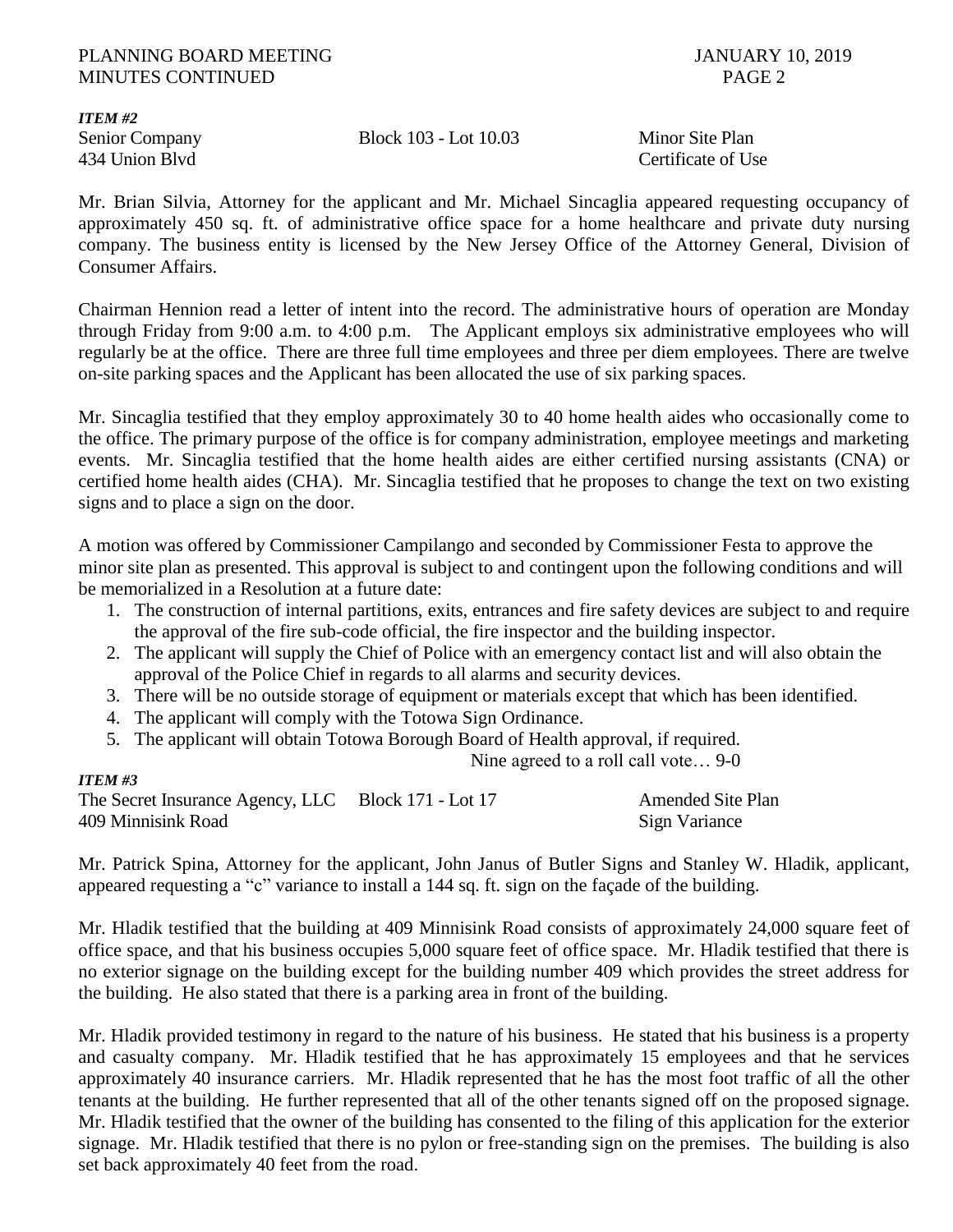Mr. Hladik testified that there is no signage on the building and there is no opportunity to install signage any place else on the building because of the way the building is constructed with the number of windows on the front façade. Mr. Hladik also testified that the proposed signage is needed to promote visibility and for safety reasons. He stated that it is very difficult to identify the address of the building from various locations in the area. Mr. Hladik testified that the signage is necessary to promote visibility of the site from motorists exiting the Riverview Drive ramp as well as to promote visibility of the site from motorists traveling on Route 46 East and Route 46 West as well as from motorists traveling along Furler Street and making a left turn on to Minnisink Road.

John Janis, a representative of the Butler Sign Company. Mr. Janis testified that there is no other place on the building upon which to install a sign. He further represented that there is no place to put a monument sign or ground sign. Furthermore, there is no place to install signage on the lower portion of the building. Mr. Janis represented that the building height is approximately 30 feet and the width of the building is approximately 125 feet. Mr. Janis represented that the proposed signage is appropriate in size and scale for the building size, building setback and the fact that the building has windows everywhere.

Mr. Janis stated that the ordinance permits a 15 square foot sign. The signage is a raceway type of sign, 144 square feet in area with the text The Secret Insurance Agency along with the company logo. The proposed signage contains internally illuminated channel letters with white LEDs as reflected in the sign plan prepared by the Butler Sign Company and submitted as part of the application package. The proposed lettering is approximately 3 feet in height and the length of the sign is 48 feet. Each letter is about 5 inches in depth. In this instance, due to the factors previously stated, a 15 square foot sign would not be visible to the public. He further represented that a larger sign is necessary in order to promote public safety. Mr. Janis testified that the sign has been appropriately sized to be visible from a distance of 1,000 feet.

A motion was offered by Commissioner Campilango and seconded by Commissioner Festa to open the public portion of the meeting.

Nine agreed on a roll call vote……….9-0

## NO PUBLIC TO BE HEARD

A motion was offered by Commissioner Campilango and seconded by Commissioner Festa to close the public portion of the meeting.

Nine agreed on a roll call vote……….9-0

A motion was offered by Commissioner Campilango and seconded by Commissioner Festa to approve the amended site plan with a variance as presented. This approval is subject to and contingent upon the following conditions and will be memorialized in a Resolution at a future date:

- 1. The granting of this application is subject to and conditioned upon there being no spillover lighting from the signage on to adjoining properties and that the lighting from the signage is in compliance with Ordinance standards.
- 2. The granting of this application is subject to and conditioned upon the signage being illuminated from dusk to dawn.
- 3. The granting of this application is subject to and conditioned upon the Applicant installing a dimmer switch on all signage which can adjust the illumination of the signage if determined in the sole discretion of the Zoning Officer.
- 4. The granting of this application is subject to and conditioned upon the Applicant installing a 144 square foot sign with text and logo for The Secret Insurance Agency in accordance with the sign plan submitted as part of the application package and prepared by Butler Sign Company.